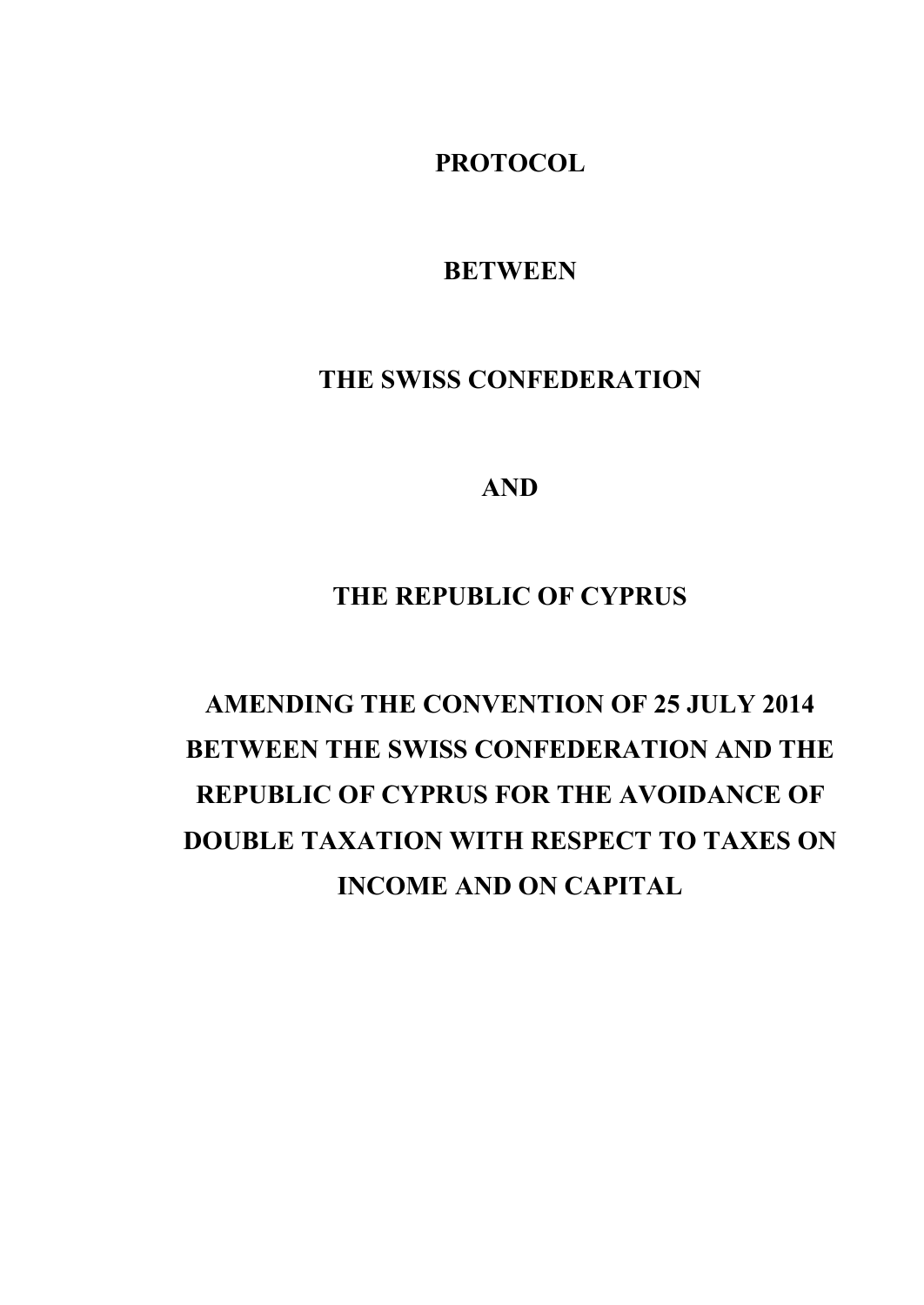*The Swiss Federal Council and the Government of the Republic of Cyprus;* 

Desiring to conclude a Protocol to amend the Convention of 25 July 2014 between the Swiss Confederation and Republic of Cyprus for the Avoidance of Double Taxation with Respect to Taxes on Income and on Capital (hereinafter "the Convention");

*Have agreed as follows:* 

## **ARTICLE I**

The preamble of the Convention shall be deleted and replaced by the following:

*"The Swiss Federal Council and the Government of the Republic of Cyprus;* 

Desiring to conclude a Convention for the avoidance of double taxation with respect to taxes on income and on capital;

Desiring to further develop their economic relationship and to enhance their cooperation in tax matters;

Intending to eliminate double taxation with respect to taxes on income and on capital without creating opportunities for non-taxation or reduced taxation through tax evasion or avoidance (including through treaty-shopping arrangements aimed at obtaining reliefs provided in this Convention for the indirect benefit of residents of third States);

*Have agreed as follows:"* 

## **ARTICLE II**

1. The existing paragraph 4 of Article 7 (Business profits) of the Convention shall be renumbered as paragraph 5.

2. The following new paragraph 4 shall be added to Article 7 of the Convention:

"4. A Contracting State shall make no adjustment to the profits that are attributable to a permanent establishment of an enterprise of one of the Contracting States after 6 years from the end of the taxable year in which the profits would have been attributable to the permanent establishment. The provisions of this paragraph shall not apply in the case of fraud, gross negligence or wilful default."

## **ARTICLE III**

1. Paragraph 2 of Article 9 (Associated enterprises) of the Convention shall be deleted and replaced by the following: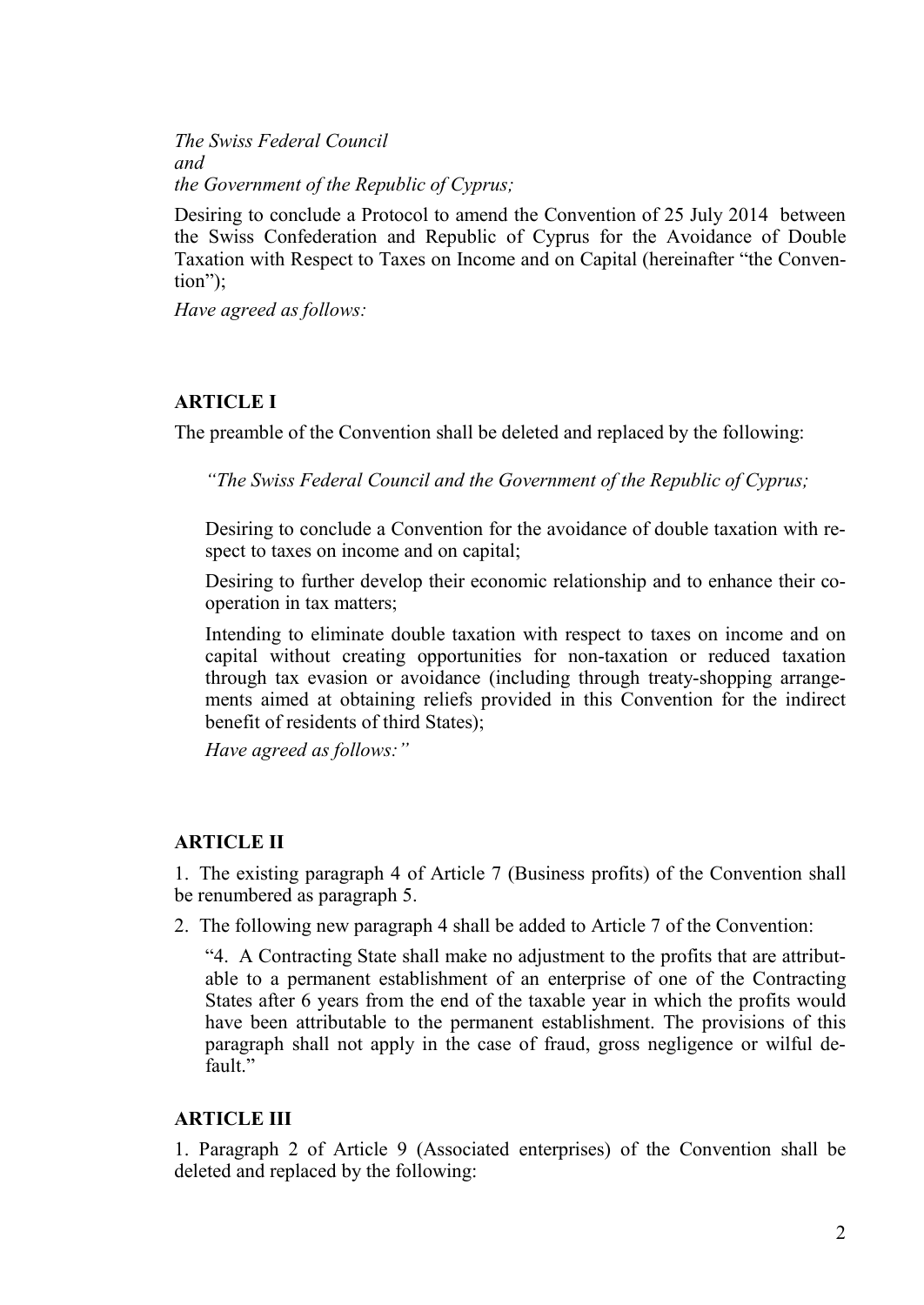"2. Where a Contracting State includes in the profits of an enterprise of that State – and taxes accordingly – profits on which an enterprise of the other Contracting State has been charged to tax in that other State and the profits so included are profits which would have accrued to the enterprise of the firstmentioned State if the conditions made between the two enterprises had been those which would have been made between independent enterprises, then that other State shall make an appropriate adjustment to the amount of the tax charged therein on those profits. In determining such adjustment, due regard shall be had to the other provisions of this Convention and the competent authorities of the Contracting States shall if necessary consult each other."

2. The following new paragraph 3 shall be added to Article 9 (Associated enterprises) of the Convention:

"3. A Contracting State shall not include in the profits of an enterprise, and tax accordingly, profits that would have accrued to the enterprise but by reason of the conditions referred to in paragraph 1 have not so accrued, after 6 years from the end of the taxable year in which the profits would have accrued to the enterprise. The provisions of this paragraph shall not apply in the case of fraud, gross negligence or wilful default."

#### **ARTICLE IV**

The first sentence of paragraph 1 of Article 26 (Mutual agreement procedure) of the Convention shall be deleted and replaced by the following:

"Where a person considers that the actions of one or both of the Contracting States result or will result for him in taxation not in accordance with the provisions of this Convention, he may, irrespective of the remedies provided by the domestic law of those States, present his case to the competent authority of either Contracting State."

#### **ARTICLE V**

1. The following new Article 28A (Entitlement to benefits) shall be added to the Convention:

#### *"ARTICLE 28A Entitlement to benefits*

Notwithstanding the other provisions of this Convention, a benefit under this Convention shall not be granted in respect of an item of income or capital if it is reasonable to conclude, having regard to all relevant facts and circumstances, that obtaining that benefit was one of the principal purposes of any arrangement or transaction that resulted directly or indirectly in that benefit, unless it is established that granting that benefit in these circumstances would be in accordance with the object and purpose of the relevant provisions of this Convention."

2. Paragraph 1 of the Protocol to the Convention shall be deleted.